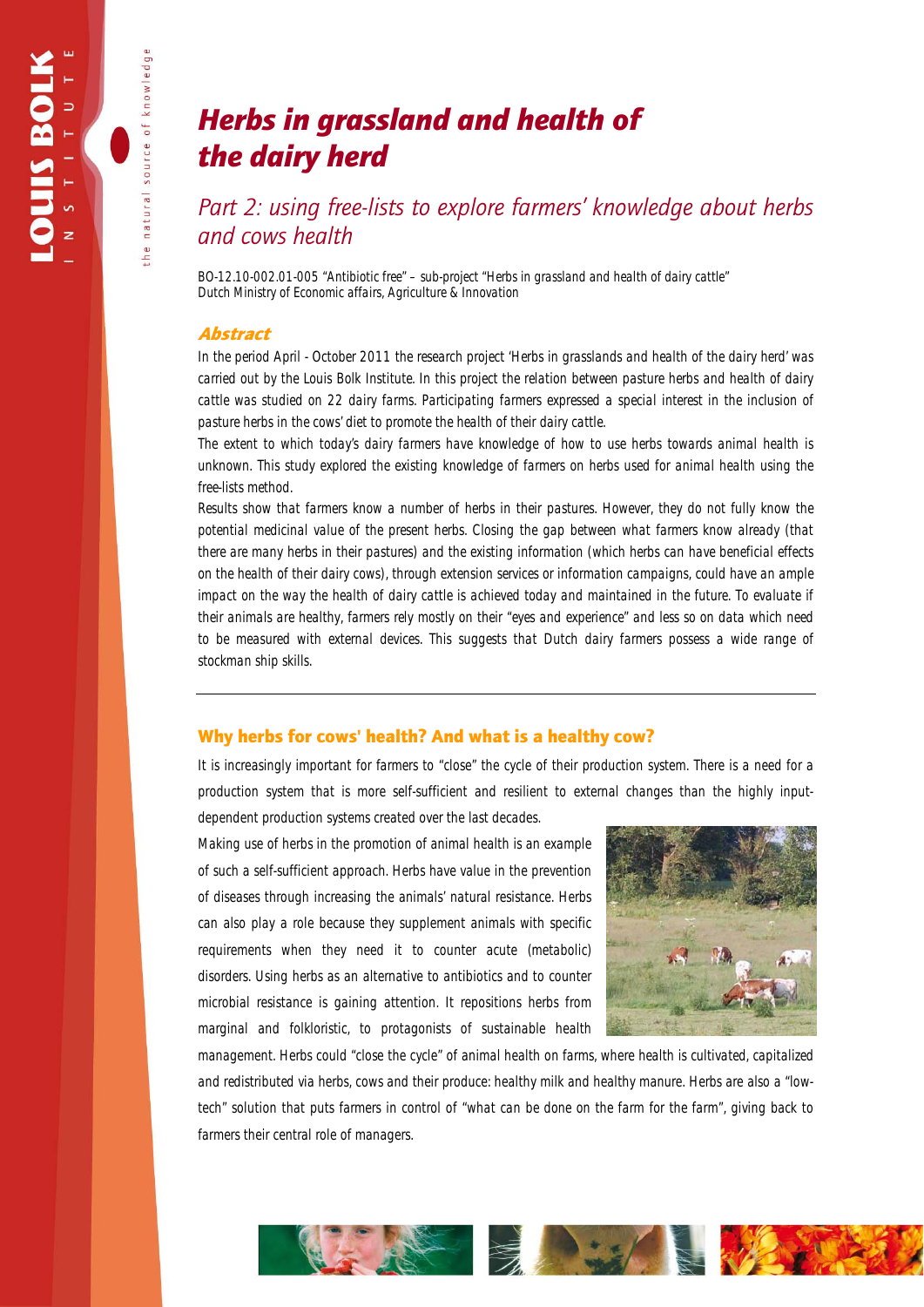The way a farmer identifies a "healthy cow" and a "health problem" is also a very important element in health management. Modern dairy farming practices increasingly depend on technical or mechanized solutions, putting farmer and animal at a larger distance from each other. Automated milking and concentrates dispensers do have advantages in terms of time management. However, they can have a downside in case "the eye" of the farmer is needed to identify a problem.

#### Who "knows" and how much?

The definition of *knowledge* is continuously changing and expanding. Identifying a person as more or less knowledgeable about something has more to do with the method used to assess this knowledge than with the knowledge itself. It is important to use caution when interpreting results derived from knowledge inquiries.

It is generally believed that organic and biodynamic farmers possess more knowledge about herbs and their use for health practices than conventional farmers. It is assumed that organic and biodynamic grasslands have a greater floral biodiversity compared to conventional ones. As a consequence, organic and biodynamic farmers are thought to be more familiar with a greater number of herbs. Moreover, biodynamic farmers do rely more on natural available sources and remedies and are therefore thought to know more about herbs. Other categories of farmers (e.g. female farmers, entrepreneurial farmers) could be more familiar with herbs, because of their role or interests, and thus have more knowledge.

When it comes to the way farmers deal with their animals' health it is important to take into consideration how farmers have organized the different roles and responsibilities at their farm: who is the responsible person for health management. The way farmers evaluate whether their cows are healthy or not can also tell a lot about the skills they possess and how much they rely on technical measurements to form an opinion.

#### The free-lists method and its results

To understand "who knows what" about herbs and health of dairy cows we applied the *free-lists* method. This method is often used in exploratory studies to understand traditional knowledge of tribes and ethnic groups. The method is easy to use. It makes use of a limited number of straightforward open questions. A person is asked to answer a question, for example: "Please write down all the herbs you know that are good for the health of your cows". When responding to this question, the respondent makes a list of all the herbs he or she knows, beginning with the ones which are most familiar. Basic assumptions of this method are that respondents will make a long list if they are very knowledgeable about herbs and that herbs which are more common in the area of a group of respondents will be found in many lists.

After finishing all inquiries, the "importance"(S) of a specific herb is calculated. "Importance"(S) is also called "coefficient of saliency index" (CSI) and tells us how important a specific item is within a group of respondents. S has a value between 0 (not at all important) and 1 (very important).

The calculation takes into account the number of times a specific herb was named in all lists (F), the position it had in the list (mP), and the total number of lists collected (N). In a simple equation:

#### $S = F / (N * mP)$

In this study 41 farmers, partners from farmers or farm workers from 22 farms participated. Only items listed by more than 10% of the respondents are presented in this paper.

2 *Herbs in grassland and health of the dairy herd – part 2 – Louis Bolk Institute*



www.louisbolk.nl info@louisbolk.n

NL-3972 LA Drieberger

Hoofdstraat 24

The Netherlands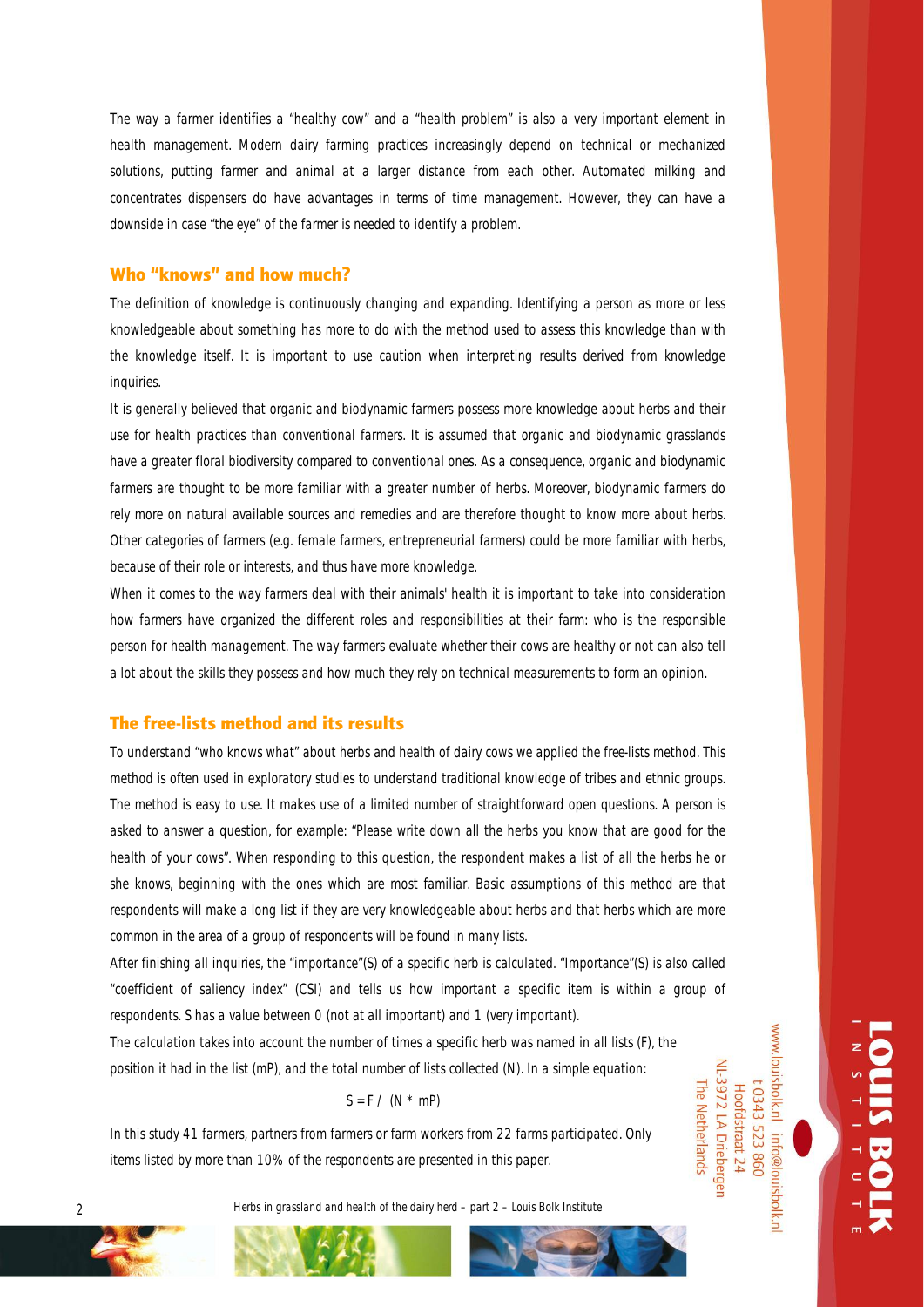## Results

Question 1 asked respondents to list "all the herbs which may have a beneficial effect on the health of their cows". Table 1 shows the results according to descending S. Besides S also the average position the highest ranking herbs had on the list and how many respondents mentioned these herbs. On average farmers listed 3.7 herbs. Note that 8 respondents listed "biodiversity" as important for the health of cows!

| Common name      | Latin name                            | Family                   | S    | Average<br>Rank | N. lists<br>mentioned | Frequency<br>(%) |
|------------------|---------------------------------------|--------------------------|------|-----------------|-----------------------|------------------|
| White Clover     | Trifolium spp.                        | Fabaceae                 | 0.19 | 1.7             | 13                    | 31.7             |
| Common dandelion | Taraxacum<br>officinale<br>Matricaria | Asteraceae<br>Asteraceae | 0.18 | 2.3             | 17                    | 41.5             |
| Chamomile        | chamomilla                            |                          | 0.11 | 2.3             | 10                    | 24.4             |
| Stinging nettle  | Urtica dioica                         | Urticaceae               | 0.09 | 3.9             | 15                    | 36.6             |
| Biodiversity     |                                       |                          | 0.08 | 2.5             | 8                     | 19.5             |
| <b>Docks</b>     | Rumex spp.                            | Polygonaceae             | 0.03 | 3.8             | 5                     | 12.2             |
| Plantain         | Plantago spp.                         | Plantaginaceae           | 0.03 | 4.7             | 6                     | 14.6             |

*Table 1 Items listed in answer to: "list all the herbs which may have a positive effect on the health of your cows"* 

Question 2 asked farmers to list "which herbs are present in your own pastures". The average length of lists was 7.8 items, longer than the average list length in question 1. This result in table 2 tells that farmers are aware of the presence of herbs in their pastures, but do not see them as necessarily good for their cows. In general it cannot be said that *all herbs* are good for the health of dairy cows, but in our case many of the ones listed were. This means that farmers do not fully know the potential medicinal value of their pastures.

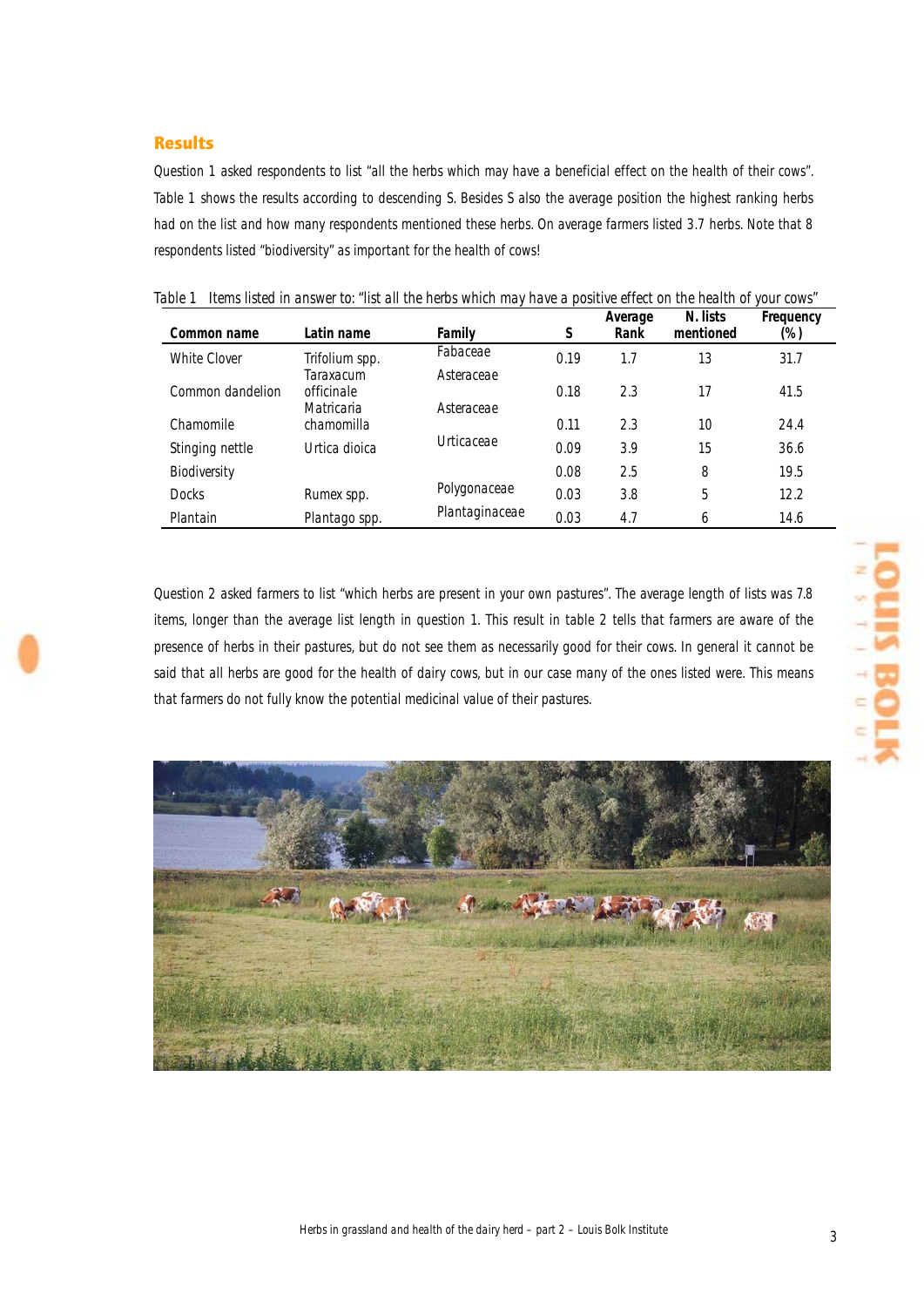| Common name         | Latin name              | Family              | S    | Average<br>Rank | N. lists<br>mentioned | Frequency<br>$(\%)$ |
|---------------------|-------------------------|---------------------|------|-----------------|-----------------------|---------------------|
| Common dandelion    | Taraxacum officinale    | Asteraceae          | 0.19 | 4.3             | 33                    | 80.5                |
| Clover              | Trifolium spp.          | Fabaceae            | 0.10 | 3.6             | 14                    | 34.1                |
| Stinging nettle     | Urtica dioica           | Urticaceae          | 0.09 | 4.4             | 16                    | 39.0                |
| Buttercup           | Ranunculus spp.         | Ranunculaceae       | 0.09 | 5.8             | 21                    | 51.2                |
| Broad-leaved dock   | Rumex obtusifolius      | Polygonaceae        | 0.09 | 5.1             | 18                    | 43.9                |
| Shepherd's-purse    | Capsella bursa-pastoris | <b>Brassicaceae</b> | 0.08 | 3.7             | 13                    | 31.7                |
| Chamomile           | Matricaria chamomilla   | Asteraceae          | 0.08 | 3.0             | 10                    | 24.4                |
| <b>Red Clover</b>   | Trifolium pratense      | Fabaceae            | 0.07 | 2.8             | 8                     | 19.5                |
| <b>Docks</b>        | Rumex spp.              | Polygonaceae        | 0.07 | 4.4             | 12                    | 29.3                |
| White clover        | Trifolium repens        | Fabaceae            | 0.07 | 3.3             | 9                     | 22.0                |
| Plantain            | Plantago spp.           | Plantaginaceae      | 0.07 | 4.1             | 11                    | 26.8                |
| Cuckoo flower       | Cardamine pratensis     | <b>Brassicaceae</b> | 0.05 | 5.6             | 11                    | 26.8                |
| Narrowleaf plantain | Plantago lanceolata     | Plantaginaceae      | 0.04 | 4.8             | 7                     | 17.1                |
| Thistle             | Cirsium spp.            | Asteraceae          | 0.03 | 5.8             | 8                     | 19.5                |
| Forger Me Not       | Myosotis spp.           | Boraginaceae        | 0.03 | 5.0             | 6                     | 14.6                |
| Common plantain     | Plantago major          | Plantaginaceae      | 0.03 | 5.8             | 7                     | 17.1                |
| Daisy               | Bellis perennis         | Asteraceae          | 0.03 | 5.2             | 6                     | 14.6                |
| Common chickweed    | Stellaria spp.          | Caryophyllaceae     | 0.02 | 7.1             | 7                     | 17.1                |
| Common sorrel       | Rumex acetosa           | Polygonaceae        | 0.02 | 5.6             | 5                     | 12.2                |
| Creeping thistle    | Cirsium arvense         | Asteraceae          | 0.02 | 7.0             | 5                     | 12.2                |
| Cow parsley         | Anthriscus sylvestris   | Apiaceae            | 0.02 | 7.2             | 5                     | 12.2                |

*Table 2 Items reported in answer to "which herbs are present in your own pastures"*

Question 3 asked farmers to list "how do you recognize a healthy cow"? Farmers listed on average 6.3 items. For a better understanding all answers were also classified in categories. The results in table 3 show that farmers rely mostly on their "eyes and experience" to evaluate if a cow is healthy or not, and less so on data which need to be measured with external devices. This suggests that Dutch dairy farmers possess a wide range of stockman ship skills including instruments to evaluate health of their herds.

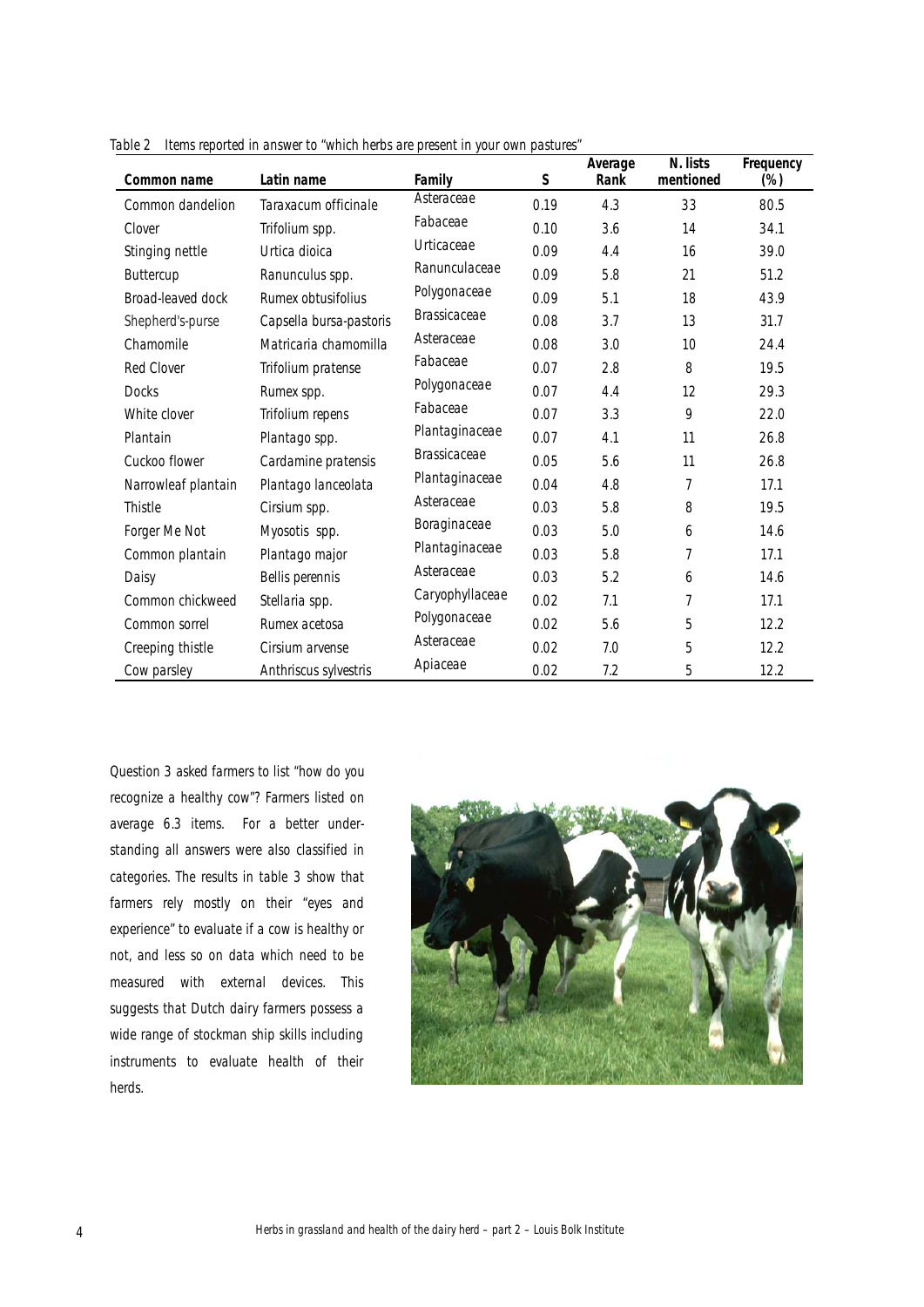| rapic of home reported in answer to. Tion ao you recognize a meaniny cont.<br><b>Item</b> | Category            | S    | Average<br>Rank | N. lists<br>mentioned | Frequency<br>(%) |
|-------------------------------------------------------------------------------------------|---------------------|------|-----------------|-----------------------|------------------|
| Shiny coat                                                                                | External appearance | 0.40 | 1.9             | 32                    | 78.0             |
| Eyes                                                                                      | External appearance | 0.18 | 3.1             | 22                    | 53.7             |
| Walking                                                                                   | Behaviour           | 0.11 | 4.6             | 20                    | 48.8             |
| Rumination                                                                                | Behaviour           | 0.11 | 4.4             | 19                    | 46.3             |
| <b>Milk</b>                                                                               | Physiological check | 0.08 | 4.7             | 15                    | 36.6             |
| Responsiveness                                                                            | Behaviour           | 0.07 | 3.9             | 11                    | 26.8             |
| Posture                                                                                   | Behaviour           | 0.07 | 4.3             | 12                    | 29.3             |
| Feeding behaviour                                                                         | Behaviour           | 0.06 | 4.5             | 11                    | 26.8             |
| Appearance/Radiation                                                                      | External appearance | 0.05 | 2.4             | 5                     | 12.2             |
| Full rumen                                                                                | External appearance | 0.04 | 5.7             | 9                     | 22.0             |
| Vigilance                                                                                 | Behaviour           | 0.03 | 4.3             | 6                     | 14.6             |
| Ears temperature                                                                          | Physiological check | 0.03 | 3.8             | 5                     | 12.2             |
| Hooves                                                                                    | External appearance | 0.03 | 4.2             | 5                     | 12.2             |
| Social behaviour                                                                          | Behaviour           | 0.02 | 6.8             | 7                     | 17.1             |
| Manure                                                                                    | Physiological check | 0.02 | 5.0             | 5                     | 12.2             |

*Table 3: Items reported in answer to: "how do you recognize a healthy cow?"* 

Questions 4 and 5 were about the most important health problems of cows and calves respectively. In table 4 and 5 the results are presented. The average length of list was 3.0 for cows and 1.8 for calves. Mastitis and hoof problems are the most important health problems. Although ranked 2nd important, milk fever is the most frequent mentioned disease, in 24 of the 41 lists. To some extent milk fever is associated with a lack of minerals in the diet of the milking cow, and the introduction of certain herbs could play an important role in the prevention and management.

| "Table 4: Items reported in answer to "Which sicknesses occur on your farm regarding milking cows?" |  |  |  |
|-----------------------------------------------------------------------------------------------------|--|--|--|
|                                                                                                     |  |  |  |

| Item                                       |      | Average<br>Rank | N. lists<br>mentioned | Frequency<br>(%) |
|--------------------------------------------|------|-----------------|-----------------------|------------------|
| <b>Mastitis</b>                            | 0.31 | 1.5             | 19                    | 46.3             |
| Post parturient hypocalcaemia (milk fever) | 0.25 | 2.3             | 24                    | 58.5             |
| Udder inflammation                         | 0.19 | 1.7             | 13                    | 31.7             |
| Hooves problems                            | 0.12 | 2.7             | 13                    | 31.7             |
| Dermatitis digitalis (Mortellaro)          | 0.06 | 2.5             | 6                     | 14.6             |

*Table 5: Items reported in answer to "Which sicknesses occur on your farm regarding calves?"* 

| Item        |      | Average<br>Rank | N. lists<br>mentioned | Frequency<br>(%) |
|-------------|------|-----------------|-----------------------|------------------|
| Diarrhoea   | 0.37 | $1.3\,$         | 19                    | 46.3             |
| Coccidiosis | 0.10 | 1.0             | 4                     | 9.8              |
| Pneumonia   | 0.05 | 2.4             | b                     | 12.2             |

The first goal of the study was to find out:

- which herbs farmers know to be important for the health of dairy cattle
- which signals farmers find essential to identify a healthy cow
- which are the most important health problems in cows and calves